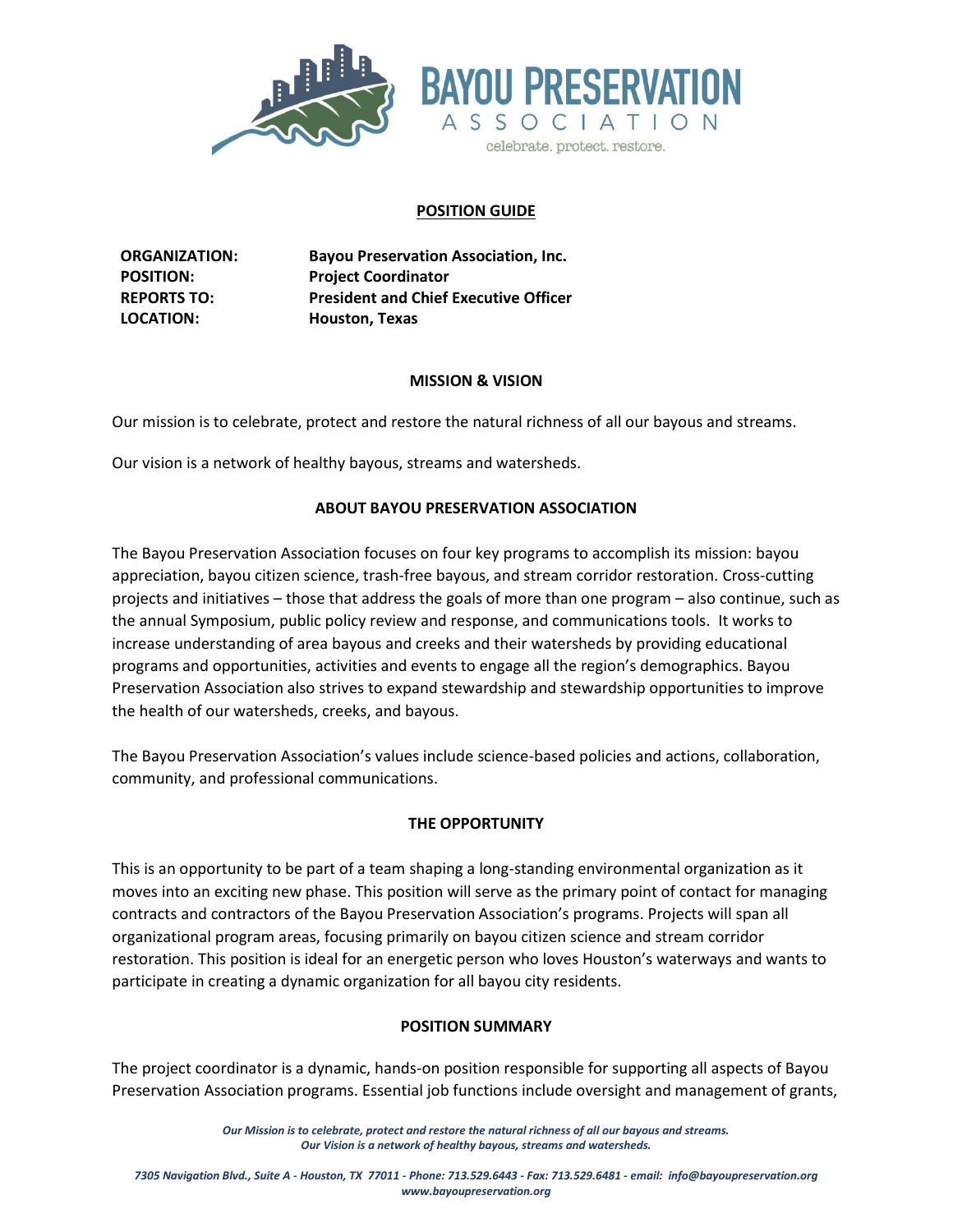contractors, and reporting as they relate to ongoing and new projects in our four main program areas: bayou citizen science; stream corridor restoration; bayou appreciation; and trash free bayous; and quality assurance for data projects.

# **RESPONSIBILITIES**

- Prepare and maintain contract records.
- Track budget and invoicing for all contractors, contracts and program grants.
- Prepare written reports on quarterly, monthly or annual basis for grants/contracts and other funding requirements.
- Provide oversight and management of contractors, interns.
- Support Bayou Preservation Association programs for volunteers, including occasional classroom or field days.
- Write monthly newsletter article(s) highlighting program and project accomplishments, including social media and website content.
- Identify opportunities for grant funding for program activities, and support Bayou Preservation Association Development/Fundraising functions as requested.
- Serve as quality assurance officer.
- Oversight of Texas Stream Team volunteers, partnerships.
- Staff liaison for program committee(s) as assigned.
- Oversight of inventory, registrations, and maintenance of organization's vehicle, trailers, canoes/kayaks, technical equipment and tools.
- Flexibility to work evenings, weekends and holidays as requested. Work week may vary depending on community and volunteer events.
- Track and provide comments on policy and/or other bayou related issues.
- Track programs budget; support annual development of budget.
- All other duties as assigned.

## **EDUCATION AND EXPERIENCE**

- Bachelor's degree in water resource management, environmental or biological sciences or related field required; graduate degree preferred.
- Professional experience in project management and contract management preferred.
- Ideal candidate has experience with water quality monitoring, habitat restoration, removal and identification of invasive plant species.
- Excellent written and oral communication skills, including the ability to research and compose professional documents, develop lay-person and media-appropriate content, and to speak in public; Spanish (or another common Houston-area language) skills a plus.
- Strong interpersonal skills, including the ability to develop and manage productive relationships with partners, decision-makers, stakeholder groups, consultants, and staff.
- Demonstrated success in working in a team-oriented environment as well as ability to work independently, once trained.
- Proficiency in Microsoft Office software including Word, Excel, PowerPoint, and Outlook